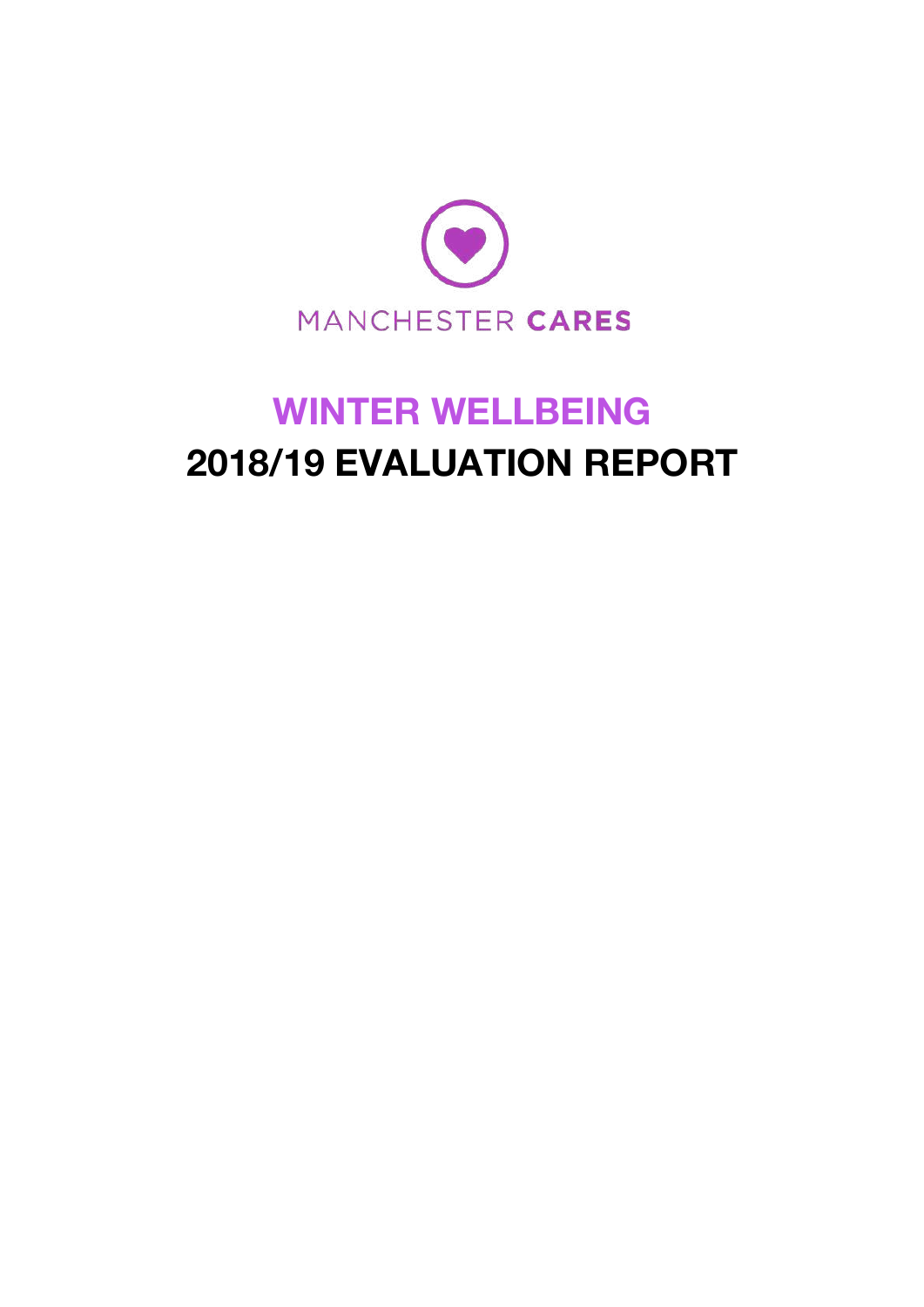### **Contents**

| 1.0 Introduction                        | 3              |
|-----------------------------------------|----------------|
| 1.1 Objectives                          | 4              |
| 1.2 Approach                            | $\overline{4}$ |
| 2.0 Project in numbers                  | 5              |
| <b>3.0 Case studies</b>                 | 6              |
| 3.1 Norman                              | 6              |
| 3.2 Kathleen                            | 7              |
| 3.3 Nora                                | 8              |
| 3.4 Robert                              | 8              |
| 3.5 Imelda                              | 9              |
| 3.6 Maureen                             | 9              |
| <b>4.0 Project strengths</b>            | 10             |
| 4.1 Working with GP surgeries           | 10             |
| 5.0 Recommendations for future projects | 14             |
| <b>6.0 Conclusion</b>                   | 16             |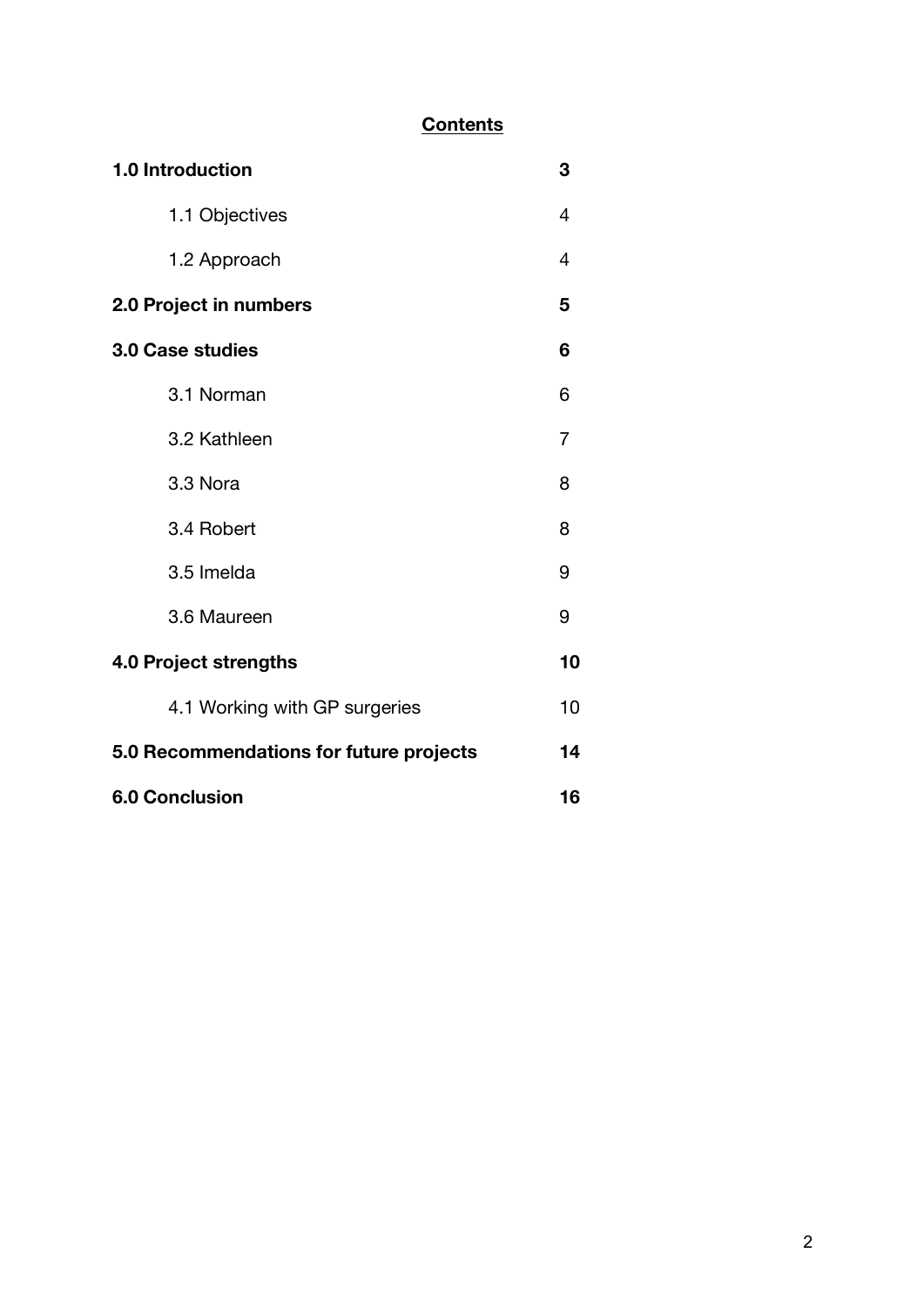#### **1.0 Introduction**

For many across the City of Manchester, winter is a time to get the woolly blankets out, cosy up on the sofa with friends and a cup of tea, and binge watch the latest boxset.

But for many of our older neighbours in particular, winter is dominated by short days and icy pavements. This can make getting out – even to do the weekly food shop – daunting. The city can feel alienating to those who have little or no connection to the people around them, confronted with streets and buildings that are rapidly changing. Many find it difficult to access resources that make life easier or enjoy the human interactions that make life worth living, and high heating bills can deepen the challenges associated with the colder months. For those people, winter can be the most isolating and worrying time of the year.

This is why Manchester Cares launched its second Winter Wellbeing project in October 2018, after a successful pilot in winter 2017/18. From Moston, Harpurhey and Miles Platting, down to Ancoats, Hulme and Levenshulme, and everywhere in between, we have connected with older neighbours who are most at risk of being left behind as the days get shorter and nights get colder through proactive outreach.

The project is part of Manchester Cares' vision to help reduce loneliness and isolation amongst older and younger Mancunians alike; to improve neighbours' confidence, connection, belonging, purpose and power; and to reduce the gaps across social, generational, digital and attitudinal divides.

Alongside Manchester Cares' Social Clubs, Love Your Neighbour one-to-one friendship programme and Community Fundraising work, our proactive outreach identifies older people at risk of isolation and connects them to new experiences and relationships year-round, as well as to interventions which can help people to stay connected at an otherwise difficult time.

*"I always look forward to spending time with young people like you."* **Graham, 82**

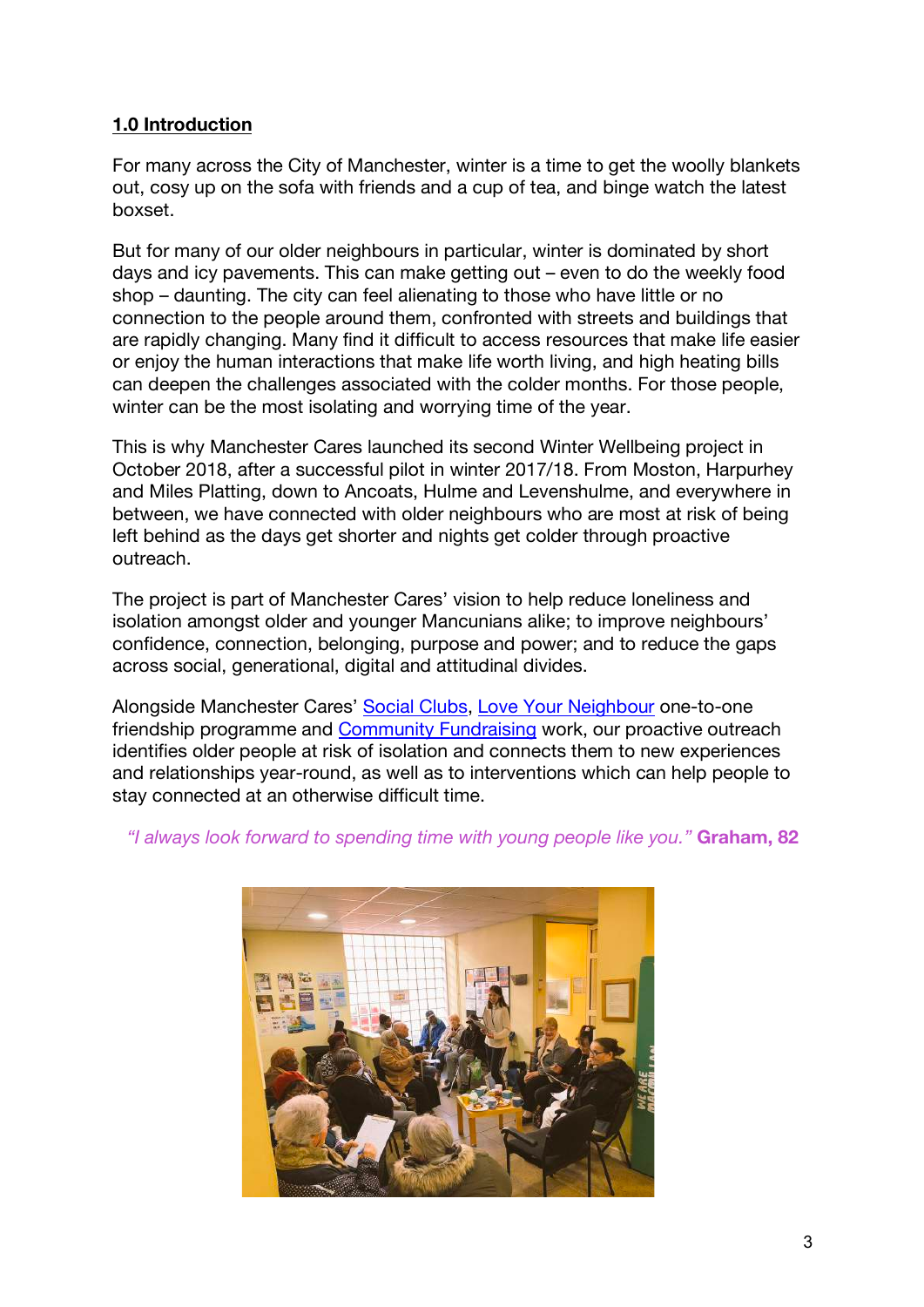#### **1.1 Objectives**

The project has **three key objectives**:

• **To meet older neighbours** that may already be at risk of isolation but due to cold weather are even less likely to leave the house or have visitors – in particular those who may be housebound – to ensure that people who might otherwise be unforthcoming in accessing mainstream public services or local activities do not fall through the gaps in statutory provision and to make referrals to those services as relevant;



- **To lead with a preventative approach** identifying neighbours who may be at risk of isolation and loneliness further down the line and highlighting concerns early so that problems do not become emergencies;
- **To invite people who may be at risk of isolation to exciting and inclusive activities** with younger Mancunians, whether that be through social clubs or introducing them to someone through our Love Your Neighbour programme.

#### **1.2 Approach**

In order to achieve these aims, Manchester Cares' Winter Wellbeing project focuses on creating hundreds of interactions and interventions, including:

● **The delivery of warm items** including blankets, hats, gloves, socks and thermos flasks, so that older neighbours who may be struggling with the cold can stay warm;



● **Signposting and referring** into housing support, partner voluntary organisations such as Age UK

Manchester and Citizens Advice, and health and social services which can offer practical support;

- **Winter Wellbeing grants of up to £100 for those neighbours most in need** – for example people struggling with fuel poverty or rapidly changing circumstances related to winter which might deepen isolation and/or anxiety;
- **Invitations to Manchester Cares' year-round Social Clubs** and **Love Your Neighbour** programmes – to help build meaningful social networks around people who need them.

*"It's really cold at home, and I'm excited to receive these items and use the blanket."* **Shamsun, 67**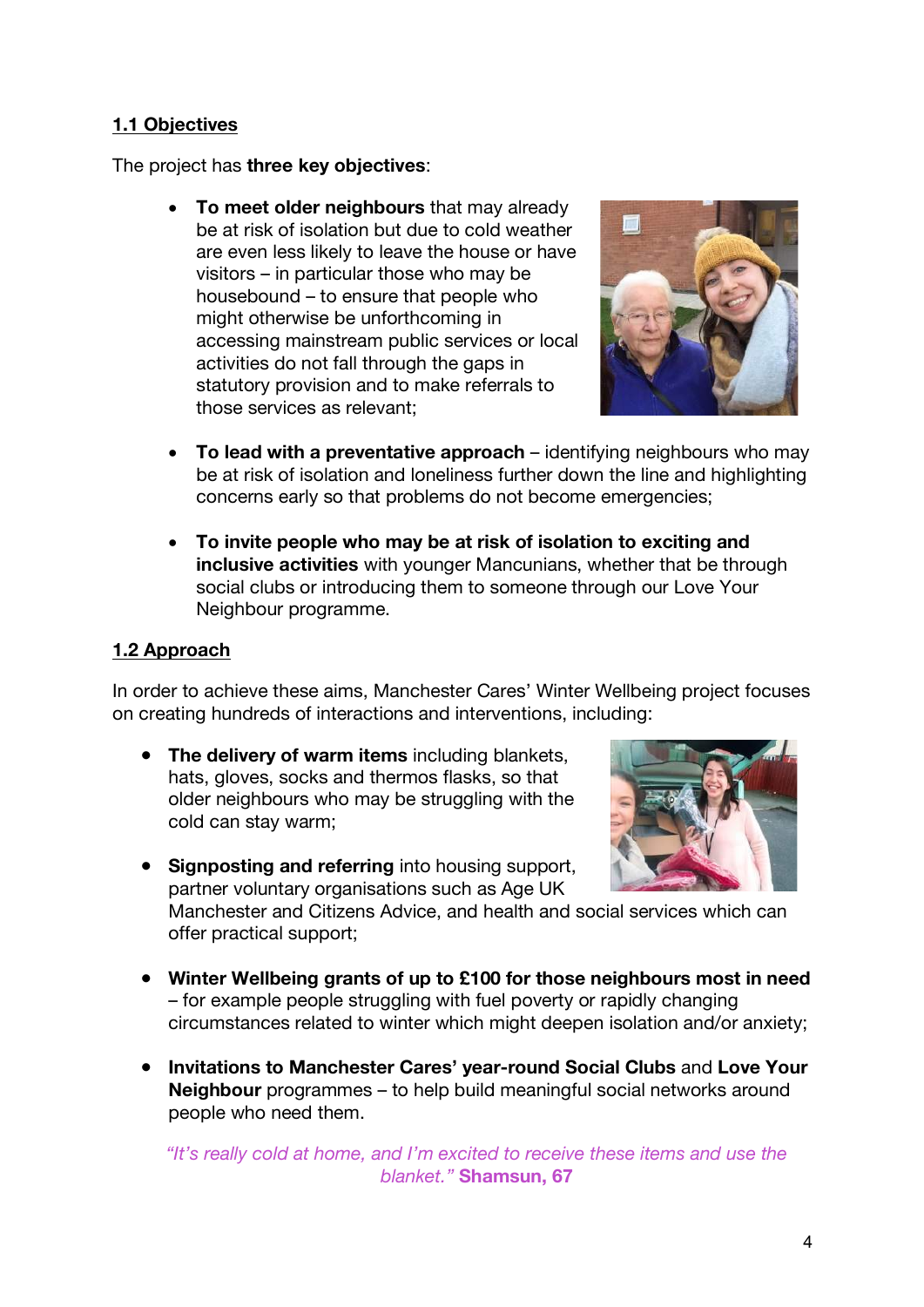To achieve those interventions, we aimed to have as **many interactions** with older people in our target areas as possible. We did this through a combination of:

- **Door-knocking**, including in local sheltered housing units;
- **Working with housing providers** to distribute leaflets and other materials promoting our work;
- **Attending and speaking at community events** and groups;
- **Working closely with GPs**, pharmacies and local businesses;
- **Building community partnerships** with other local organisations.

*"I could do with getting out more, I'm a sociable person but I've only been getting out to the shops."* **Jackie, 72**

#### **2.0 Project in numbers**

One of the clearest ways to measure the reach of the Winter Wellbeing project is to assess the numbers of people who received support and connections. From **October 2018 to March 2019**:

- **636 face-to-face conversations** with older people were held;
- **188 older neighbours received further help**, with **283 interventions** being made;
- **15 people received Winter Wellbeing grants** of between **£30 and £100**, with a total of **£974** awarded to those individuals;
- **10 older neighbours have been matched with a younger neighbour** for weekly visits through Manchester Cares' Love Your Neighbour programme;
- **50 warm items were delivered**, including blankets, hats, gloves and scarves, to individuals who felt cold in their homes;
- **109 older neighbours signed up to receive the monthly Social Clubs programme**, and will now receive details of up to 15 free social clubs with younger Mancunians every month;
- **692 younger and older neighbours attended 67 social** clubs between October and March, (with 6 of these taking place in GP surgeries, actively promoted to patients through the surgery);
- **Over 500 leaflets** sharing information about the Winter Wellbeing project support, health messages and Manchester Cares' activities were **distributed**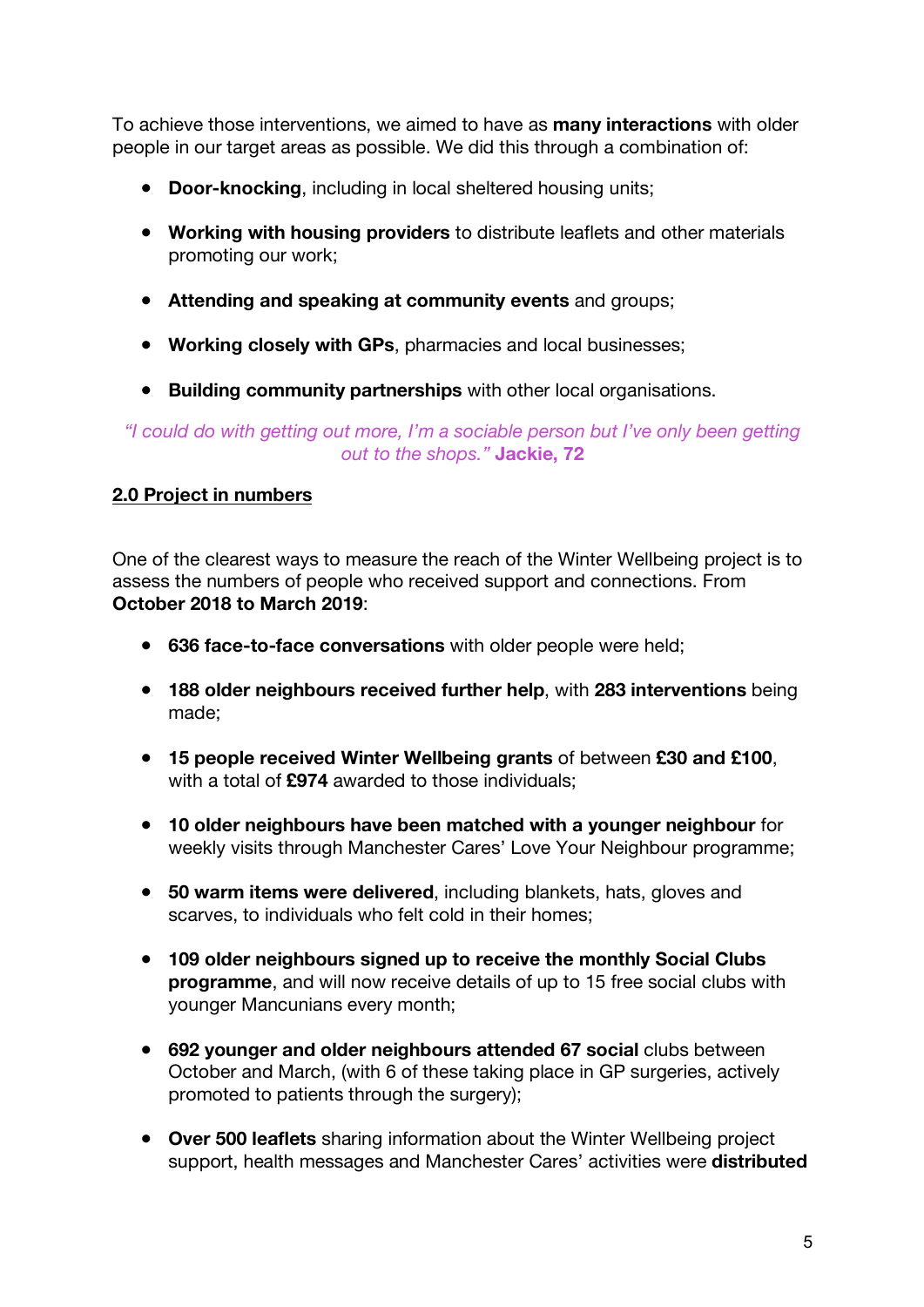across the City of Manchester;

- We **attended 52 community groups and events** to raise awareness not only of our own programmes, but also to help people access a range of support from other organisations;
- We **visited a further 22 sheltered housing units** and retirement housing schemes to speak with older neighbours about Winter Wellbeing and our year-round activities;
- The majority of people who received an intervention were aged between 65 and 74 years of age (45%). 14% were between 75 and 80 years old, and a further 33% were aged **80 and over**;
- We also supported 16 people who were below the age of 65 however, this is not our target demographic.

#### **3.0 Case studies**

Numbers are important, but they do not tell the whole story of the Winter Wellbeing project. Part of what makes the project important is its highly personal approach. We treated every person we met as an individual, spending time listening to their problems (with no limits to conversations or follow-up calls), and supporting people to access what they needed – regularly helping to make sense of confusing forms or online processes that are so fundamental to navigating the modern world. Below are just a few of those stories.

#### **3.1 Norman, 68 – Higher Blackley**

Norman was referred for Winter Wellbeing support by a member of the team at the Greater Manchester Mental Health NHS Foundation Trust. When we first met Norman, he was facing health and housing issues and he didn't have close friends or family to rely on for support.

Norman relies on keeping his bungalow warm to stay well. His Personal Independence Payments had been cut, his bills had skyrocketed due to an inefficient and faulty boiler, and he was at breaking point.

Through the Winter Wellbeing project:

• Norman received a Winter Wellbeing grant of £100 to put towards gas and electricity bills;



*Norman and David at Norman's first Manchester United game in 30 years*

• On his behalf, we reported a broken gate to his housing provider, which is now in the process of being repaired;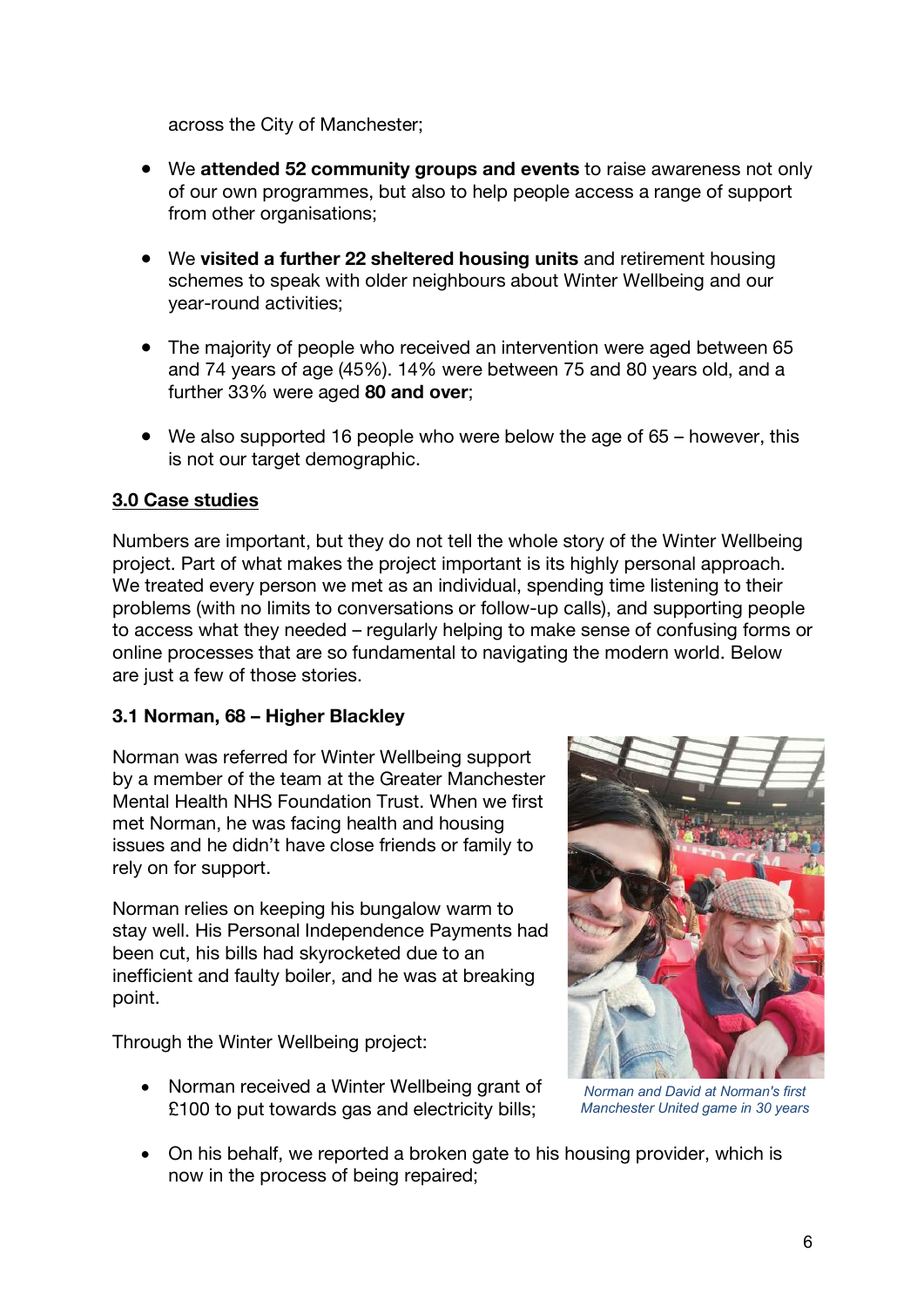- We identified his nearest grit store (as he was worried about the pavement outside of his flat getting icy);
- We referred him to LEAP (the energy and money saving service) to provide advice on heating his home, and we have been in regular communication with Citizens Advice and Northwards Housing to discuss his boiler;
- Norman has attended Manchester Cares' Dance Club, which previously he had said he wouldn't have the confidence to travel to, thanks to support booking a taxi. He has also been to our business visit at FastSigns where he made coasters that now sit proudly on his coffee table for when he has a brew;
- Norman has been matched with volunteer David, 35, for weekly visits through our Love Your Neighbour programme. For a friendship which started with a shared passion for Manchester United, their first outing just had to be a match – Norman's first in over 30 years. Norman and David have continued to visit each other every week to share time, laughter and a coffee!

## **Manchester Cares**

Over in #HigherBlackley Norman (68) and David (35) got to know each other for the first time through sharing stories of their mutual passion @ManUtd. They will be hanging out each week as part of our Love Your Neighbour programme.



9:41 am - 28 Jan 2019

#### **Kathleen, 94 – Harpurhey**

Kathleen, 94, lives on her own, has no family living in the UK, and when we first met her she struggled to get out and about other than to pay her bills once every two weeks at the corner shop just down the road from her home.

Kathleen was referred to us for Winter Wellbeing support by Northwards Housing.

Through Winter Wellbeing we have supported Kathleen by:

> ● Purchasing and delivering thermal vests, tights, a blanket and a hat, glove and scarf set to help Kathleen stay warm in her home and when out and about paying her bills;

**Manchester Cares** Published by Amy Saunders [?] · 2 January · O

We met Kathleen (94) through our Outreach in Harpurhey. We've recently delivered a blanket, fleece hat and tights to Kathleen to help her stay cosy whilst watching the soaps over Christmas time. Thank you to Northwards Housing for introducing us to Kathleen!

If you'd like to meet wonderful older neighbours in the City of Manchester, sign up to Volunteer with us. Just head to www.manchestercares.org.uk/get-involved.



 $\ddot{\phantom{a}}$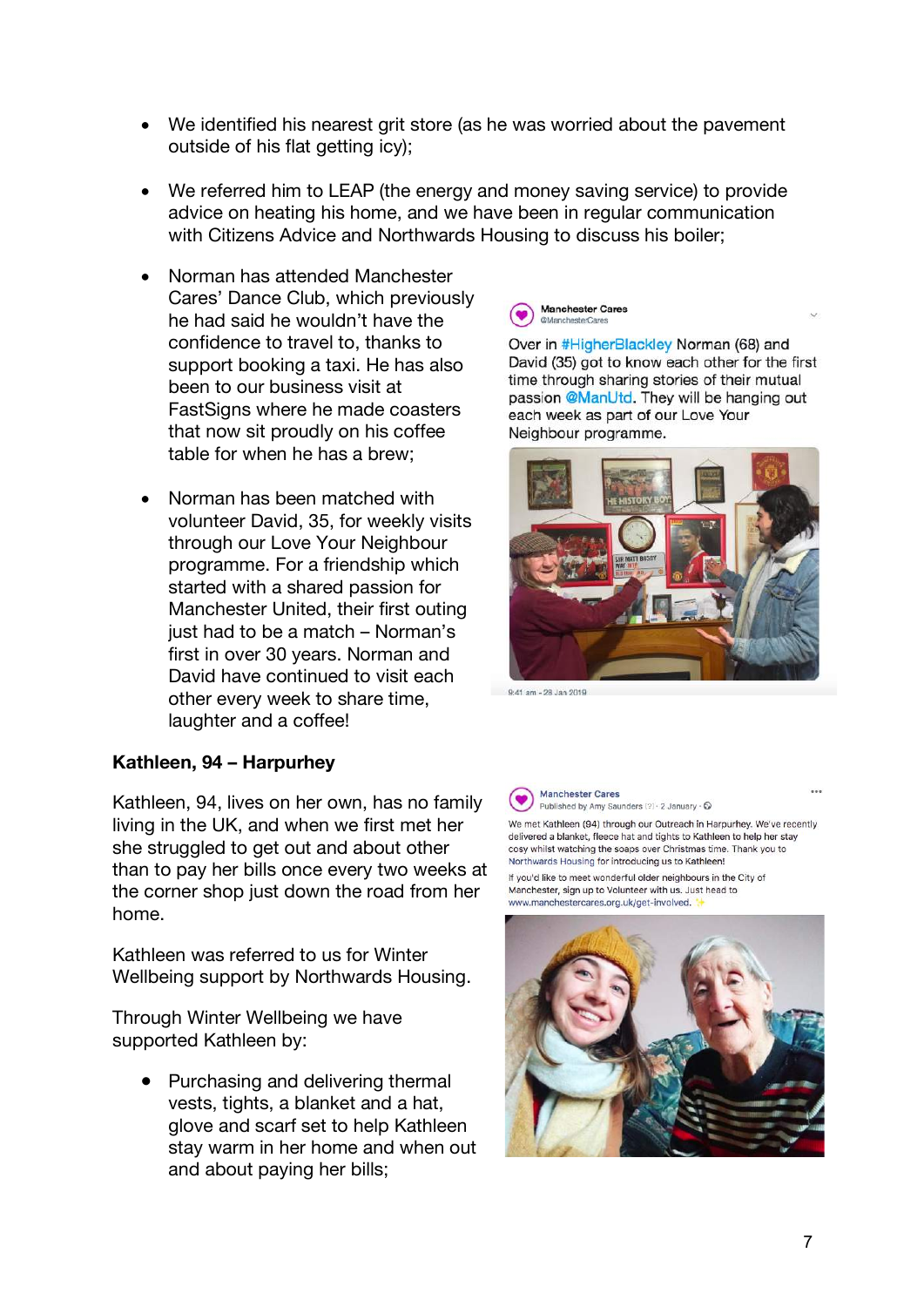● Offering information and advice around moving home; supporting Kathleen to explore assisted accommodation or a bungalow that might be more suited to her current health needs, which include arthritis in her knees.

Kathleen was also matched with Amy through our Love Your Neighbour programme and Amy has been visiting once a week ever since. They've shared lots of lovely stories about Amy's family and Kathleen's late husband Cliff's role in the armed forces. They will soon be heading out on their first trip together, to Bury Market, where Kathleen used to do her shopping but has not been to for many years.

#### **Nora, 79 – Levenshulme**

We re-connected with Nora during this year's Winter Wellbeing project after meeting her at a coffee morning at a sheltered housing unit in Levenshulme. Initially Nora was reluctant to get involved with our programmes, but after we invited her to our first women's only chairbased exercise class she was throwing plenty of punches and made plenty of connections during boxercise.

Nora is now looking forward to being matched up through our Love Your Neighbour programme with someone she can share her love for darts, snooker and bowls with!

#### **Robert, 65 – Clayton**



*Amy and Kathleen at one of their first Love Your Neighbour visits*





Robert was referred to Manchester Cares by the North Manchester Be Well service. Robert suffers from a number of medical conditions including arthritis and heart problems. He had reached crisis point when referred to us as he could no longer afford to pay for his gas and electricity.

We supported Robert by:

- Helping him order and fill in a PIP (Personal Independence Payment) adjustment form;
- Taking him to top up both his gas and electricity meter cards with winter grants £15 each to cover his fuel usage until his next Universal Credit payment came in;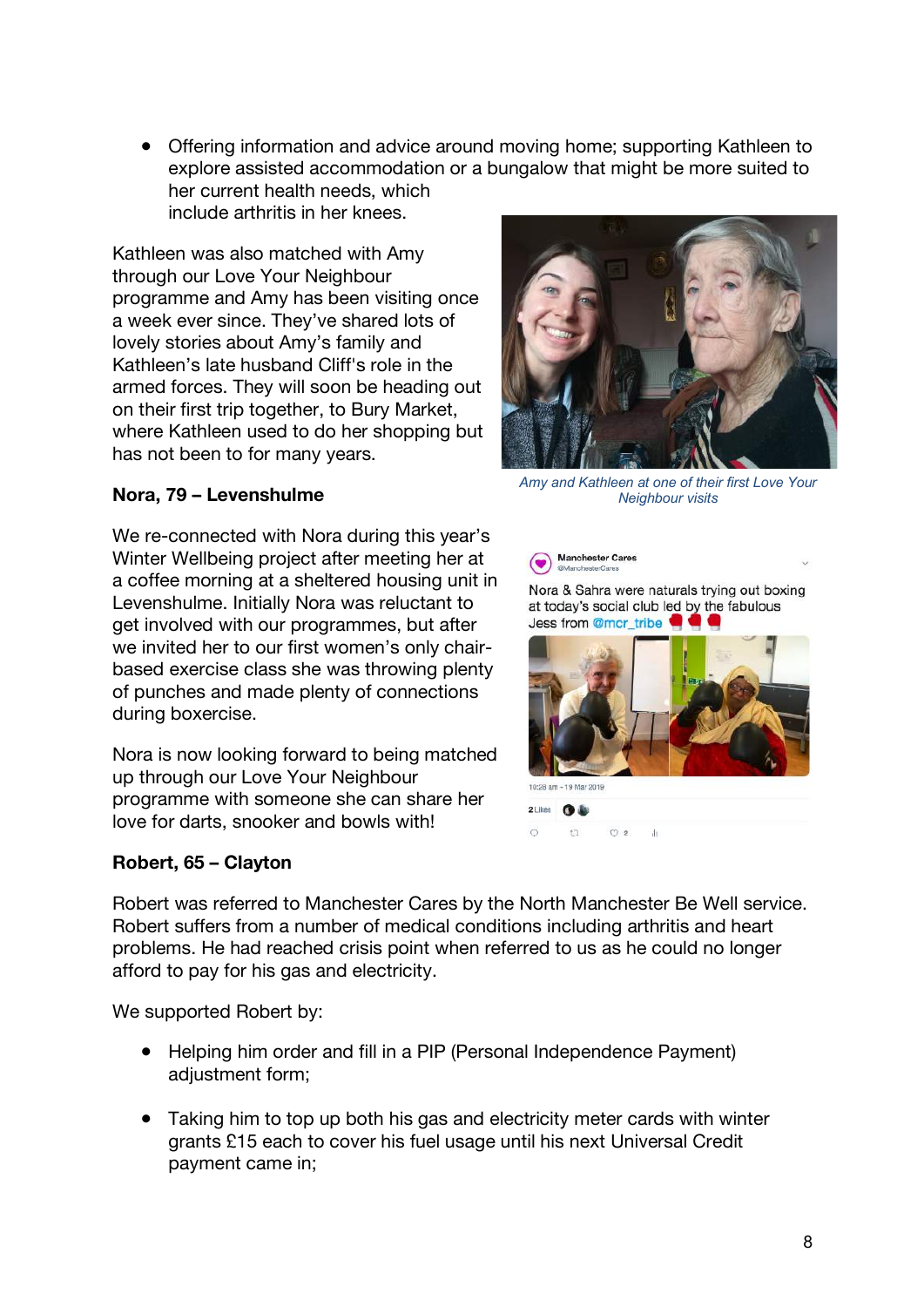- Assisting him to write a letter to the Department of Work and Pensions to support a bereavement payment for his late mother's funeral;
- Signposting him to a Reddish fishing group to help him reconnect with a hobby that he had previously enjoyed regularly but since his health has deteriorated had found it hard to get back into.

#### **Imelda, 75 – Fallowfield**

Imelda was already involved in our Love Your Neighbour programme after being referred to Manchester Cares by her GP in spring 2018, but in monitoring her friendship match, we identified that she could benefit from some extra practical support in her home. We supported Imelda by:

- Delivering warm items to help her stay warm at home – including some new insulated slippers;
- Speaking on her behalf to Places for People, her housing provider, about improving the insulation around her doors and windows to prevent drafts.

Imelda continues to be supported by our team through her Love Your Neighbour friendship with Beth and the High Impact Primary Care Team.



*Imelda with her brand new slippers, delivered by the outreach team to help her stay warm over the coldest months of the year*

#### *"I'm going to get a duvet cover to keep me warm. I just use old blankets and clothes. So I can use the grant to keep warm."* **Charles, 68**

#### **Maureen (name changed to protect identity), 70**

We met Maureen through a referral from her case worker. Suffering with severe anaemia and hypertension, it is especially important that Maureen keeps her home warm. We delivered a pack of warm items to her home, along with an £80 Winter Wellbeing grant to go towards her gas and electricity top-ups.

During our visits to Maureen, we identified that she had experienced financial abuse. Supporting Maureen through this, we liaised with the police, victim support, Social Services and her bank. Without getting to know Maureen and building a trusting relationship and continually checking in with her, this problem may have been missed. This highlights the importance of treating every person who accesses the support as an individual, with no time limits and person-centred solutions.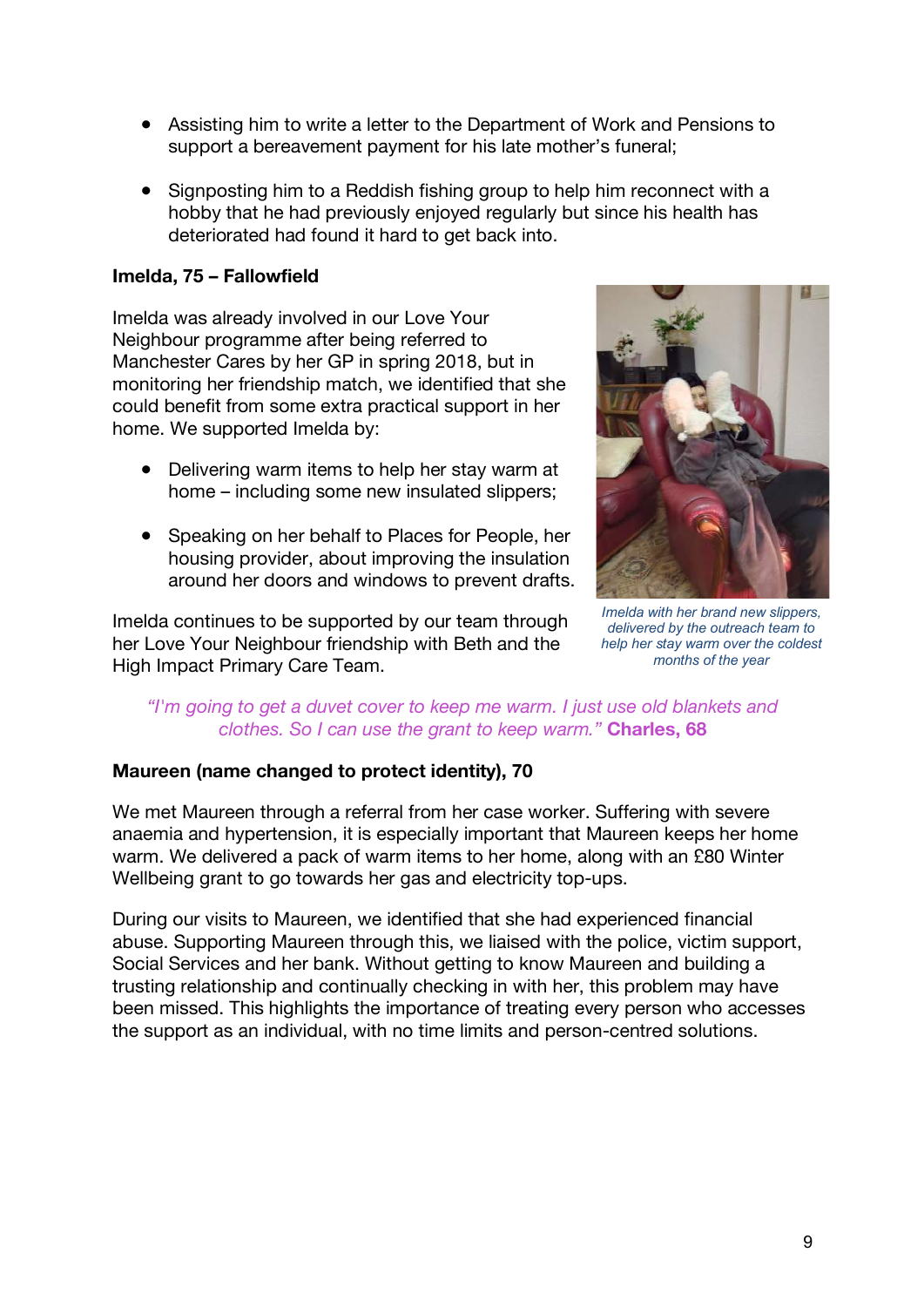#### **4.0 Project Strengths**

- This year's project was bigger than last year's, on all measures:
	- $\degree$  We gave out more than twice as many warm items as last year  $-50$ this year compared with 23 last. This included more tailored purchases of items, such as tights and vests for Kathleen, 95;
	- Due to the generosity of Manchester Cares' supporters donating through our Double Your Difference online fundraising campaign, this year we gave out 15 grants totalling £974, compared with seven grants totalling £560 last year;
	- In total this year we created 283 interventions for 188 older neighbours, compared with 178 interventions for 126 older neighbours last year;
	- We reached many older people without family or social networks – people who are often more difficult to identify – through proactive outreach in settings such as supermarkets, and by strengthening referral pathways. This proactive outreach involved us visiting 52 community events and spaces, 22 more than last year, and a further 22 visits to sheltered housing units, compared to just six last year;
	- We also held 80% more conversations than last year, helping to spread the message about staying warm, active, healthy and connected during winter to many more people;
- We continued to innovate using Manchester Cares' 12 months of experience and knowledge to re-engage with neighbours throughout the project who we had not heard from in some time to check in with them over the phone, as well as to invite them to our activities again;
- With devolution in Manchester there have been further opportunities and flexibility for partnership projects, and this collaboration has been one of the great strengths and improvements of this project. A particular strength of this year's project was our work with Primary Care organisations.

#### **4.1 Working with GP surgeries**

This year we partnered with three GP surgeries. We know people go to their GP surgeries for social interaction. One in ten GP appointments is taken by an older person with no other condition than that they're lonely. But GPs are stretched and appointments are limited. That's why we joined forces with two practices in particular – Cornbrook Medical Practice in Hulme and Robert Darbishire Practice in Rusholme.

Right now we have our first coffee and quiz afternoon with over 65s in partnership with **@Manch** erCares . It's been hugely successful thank you to everyone who came



**STANDON MILKOL GOOD DOGOOD**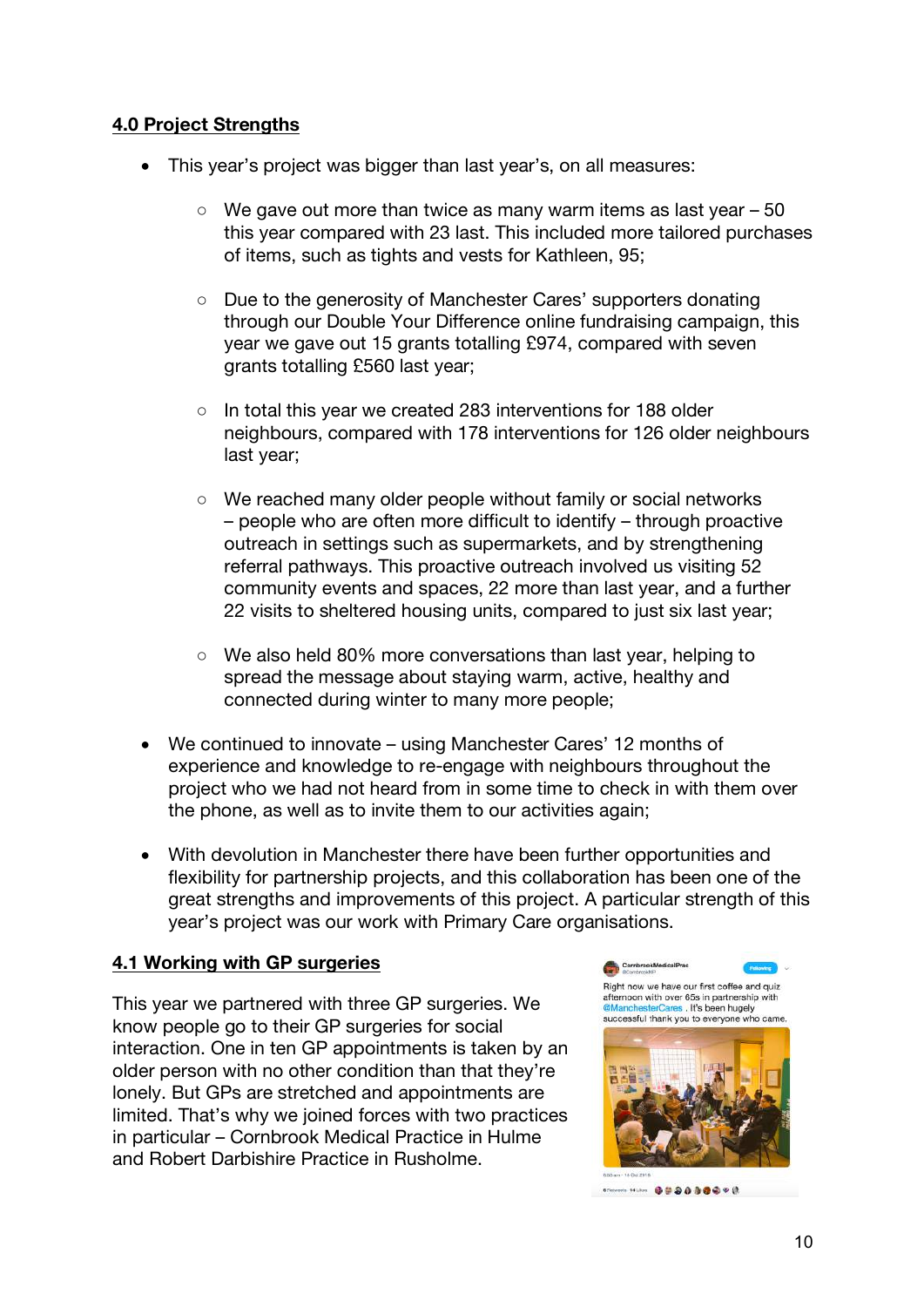#### **Cornbrook Medical Practice**

In October, we organised a *Coffee & Quiz* social club in the waiting room of Cornbrook Medical Practice, providing a familiar space for one-off social interaction and the opportunity for patients to find out about other support and activities in their area, including those offered by Manchester Cares. Right in the waiting room, with lots of brews and cake and a quiz, Alan, 74, Maureen, 71, and Mary, 73, all met one another for the first time, and left knowing more people within their community.

Thanks to a brilliant partnership with Cornbrook Medical Practice:

- Over 300 individuals were sent a letter or a text, not only inviting them to the practice for the social club, but also sharing information about our Winter Wellbeing project;
- Over 20 people aged between 66 and 83 attended the Coffee & Quiz afternoon;
- We connected with a further 15 members of the community who couldn't attend on the day but who wanted to find out more about keeping warm, active, healthy and connected.

#### *"Thank you for putting on such a fun activity. I didn't know what to expect, and nearly didn't come, but I'm so glad I did. It's great to meet new people that live nearby."* **Mary, 74**

At the quiz we met **Josephine, 83**. Josephine was spending over £100 every month on her gas and electricity to keep her home warm – and keeping warm is essential for her to look after her health and cope with long term health conditions that affect her ability to get out independently. After visiting Josephine at home, we were able to award a Winter Wellbeing grant to help her pay for her high heating bills over the coldest months of the year, and to go towards purchasing a winter coat to enable her to stay warm when out collecting her shopping.

Alongside Josephine, of the 35 patients we have met through Cornbrook, six went on to receive Winter Wellbeing grants between £60 and £100 and four have gone on to be part of our Love Your Neighbour programme, including Believe.

#### **Believe, 75**

Believe couldn't make it to our *Coffee & Quiz* activity, but her daughter got in touch with us after she received a letter from the surgery introducing Manchester Cares. With the exception of her mum Bakengela, who is in 90s, Believe's family



*Figure 1 Patients from Cornbrook Medical Practice enjoying an afternoon of cakes, coffee and quiz-ing!*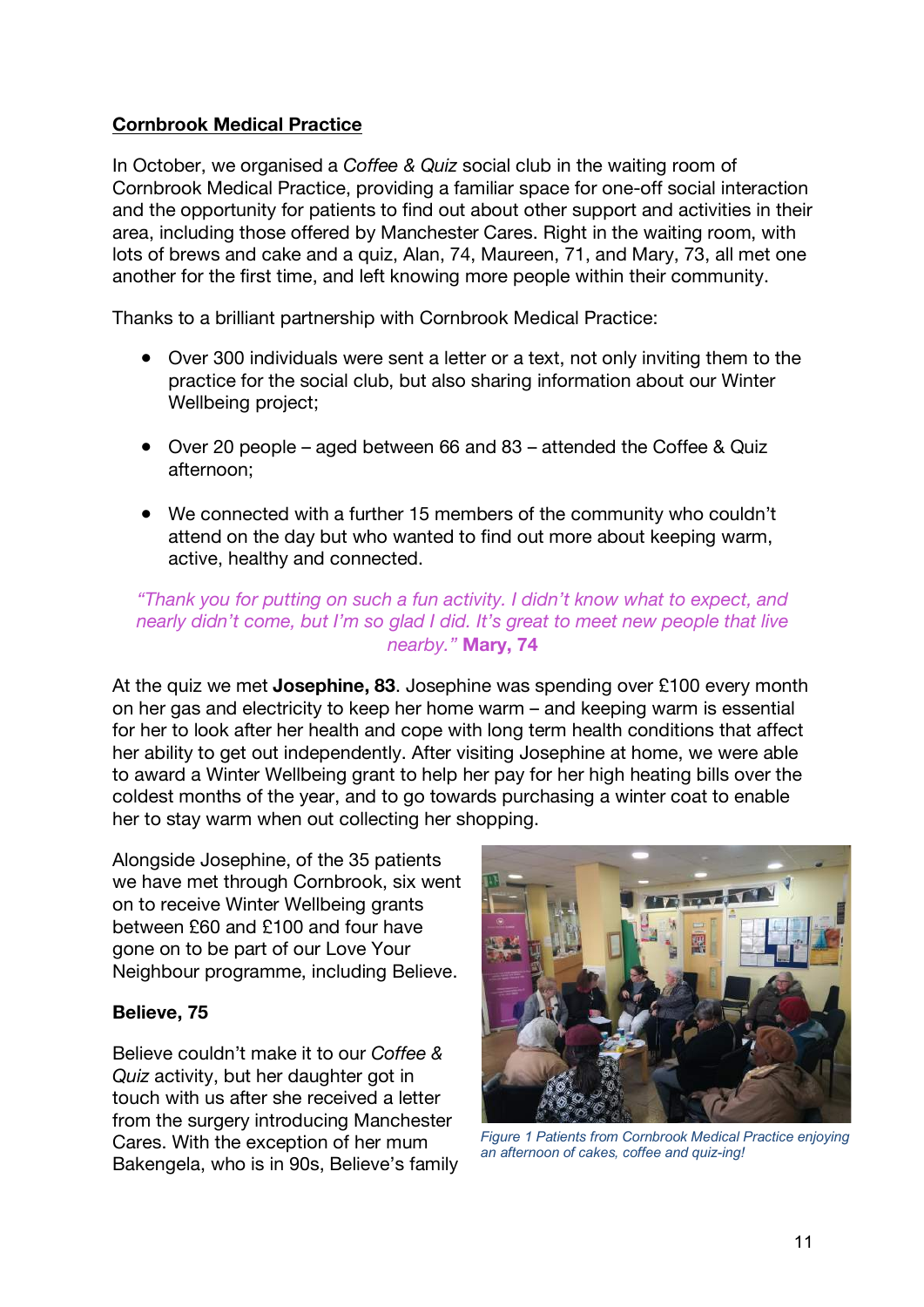all live in London or outside of the UK. Being a French speaker and struggling to speak much English, Believe had lost a sense of community since moving up to Manchester for political asylum.

Through the Winter Wellbeing project, we were able to:

- Work with a French-speaking volunteer to make an initial visit to Believe and talk through the problems and feelings she was experiencing;
- Lift Believe's water meter cover, which she had been struggling with alone, so she could take the meter reading and discuss payment issues she had been having with her utility company;
- Refer Believe to NESTAC (New Step for African Community) to seek support in translation and advice on benefits and carers;
- Match Believe with French-speaking volunteer Eugenia. The pair meet up weekly and love to chat about current goings-on in the UK and beyond and their shared loves of cooking and travel.

#### **Euphema, 76**

Euphema got in touch with Manchester Cares after spotting our leaflet at her GP.

Euphema had previously been very active, meeting people and making friends at her local exercise classes. However, since suffering with arthritis in her knees, she'd lost her confidence walking out and about and attending her swimming classes.

We delivered a pack of warm items to her door, sat and had a cup of tea and discussed how she could get involved in our activities.

With encouragement that she could be supported to and from social clubs, and that there was no pressure to take part in strenuous activities, Euphema has been along to Cooking Club, our *Coffee & Quiz* at Cornbrook Medical Practice and Manchester Cares' first birthday party.

She has also been matched with volunteer Dami, who she spends time with socially each week through our Love Your Neighbour programme.

#### $\bullet$

Yesterday we were out chatting to residents in #Hulme - we met Euphema & Lucinda who are looking forward to meeting new friends at a Social Club soon

Many thanks to @CornbrookMP for welcoming us back to run another coffee and quiz event at the practice!





*Euphema with her warm items*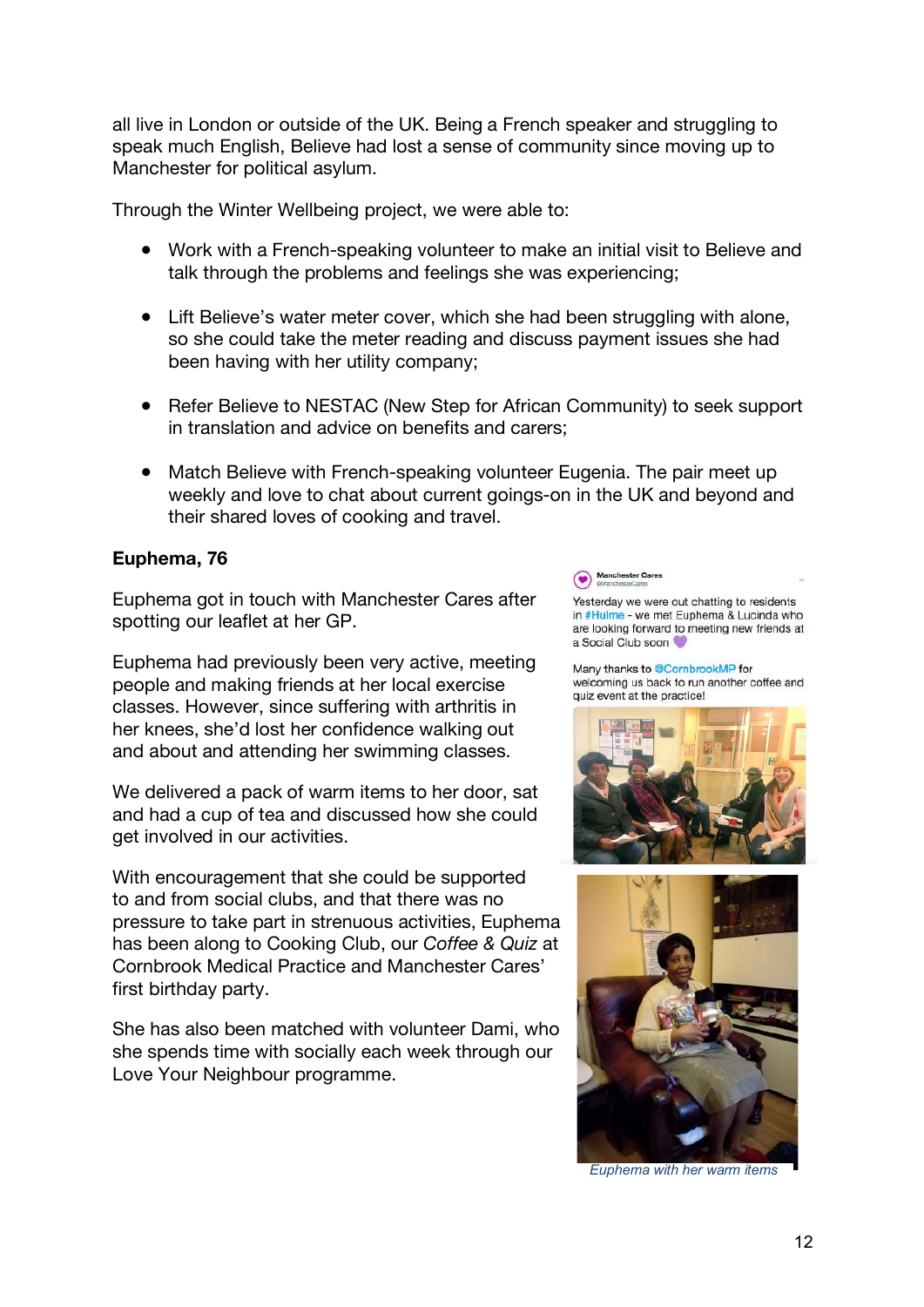#### **The Robert Darbishire Practice**

We have also taken our *Coffee & Quiz* activity into the waiting room of The Robert Darbishire Practice in Rusholme.

We welcomed nine older neighbours to take part in our activity, with six going on to sign up to our programme of social clubs. It was great to deepen our connection with another neighbourhood in Manchester and to reach neighbours who see their GP surgery as a safe and trusted space and may not usually access social activities for fear of feeling out of place or struggling to get to community venues.



*Neighbours at the Robert Darbishire Practice enjoying the Coffee & Quiz afternoon!*

#### **The Arch Medical Practice**

The Arch Medical Practice was another brilliant Primary Care partner. During October and November, we reached out to local GP Practices to see if we could connect with older neighbours that were invited to get a flu jab at their local drop in. At this practice in Hulme we met a wonderful older neighbour called Yvonne. Yvonne shared lots of her own top tips and home remedies for battling the flu – including grating ginger and lemon into hot water and topping up with a little spoonful of honey. We spoke to a further seven older neighbours about our Winter Wellbeing project and the activities and connections we could offer year-round.

By striking up these conversations with people like Yvonne – focussing on people's stories and building trust – we are able to build long-lasting relationships and make interventions which can improve not only the winter for our older neighbours, but the rest of the year too.

● Thanks to our partnership with The Arch Medical Practice, Manchester Cares' referral form was added to EMIS, the integrated care pathway, streamlining and increasing referrals into our programmes, year-round.

Another project strength was our connections with other clinical partners and health-related voluntary and community groups.

Our partners at Manchester City Council, local healthcare providers, Good Neighbour groups and other organisations are, of course, already on high alert during the cold weather. Our Winter Wellbeing project aims to complement their vital work by offering an agile, proactive community outreach dimension and helping to connect people to existing activities

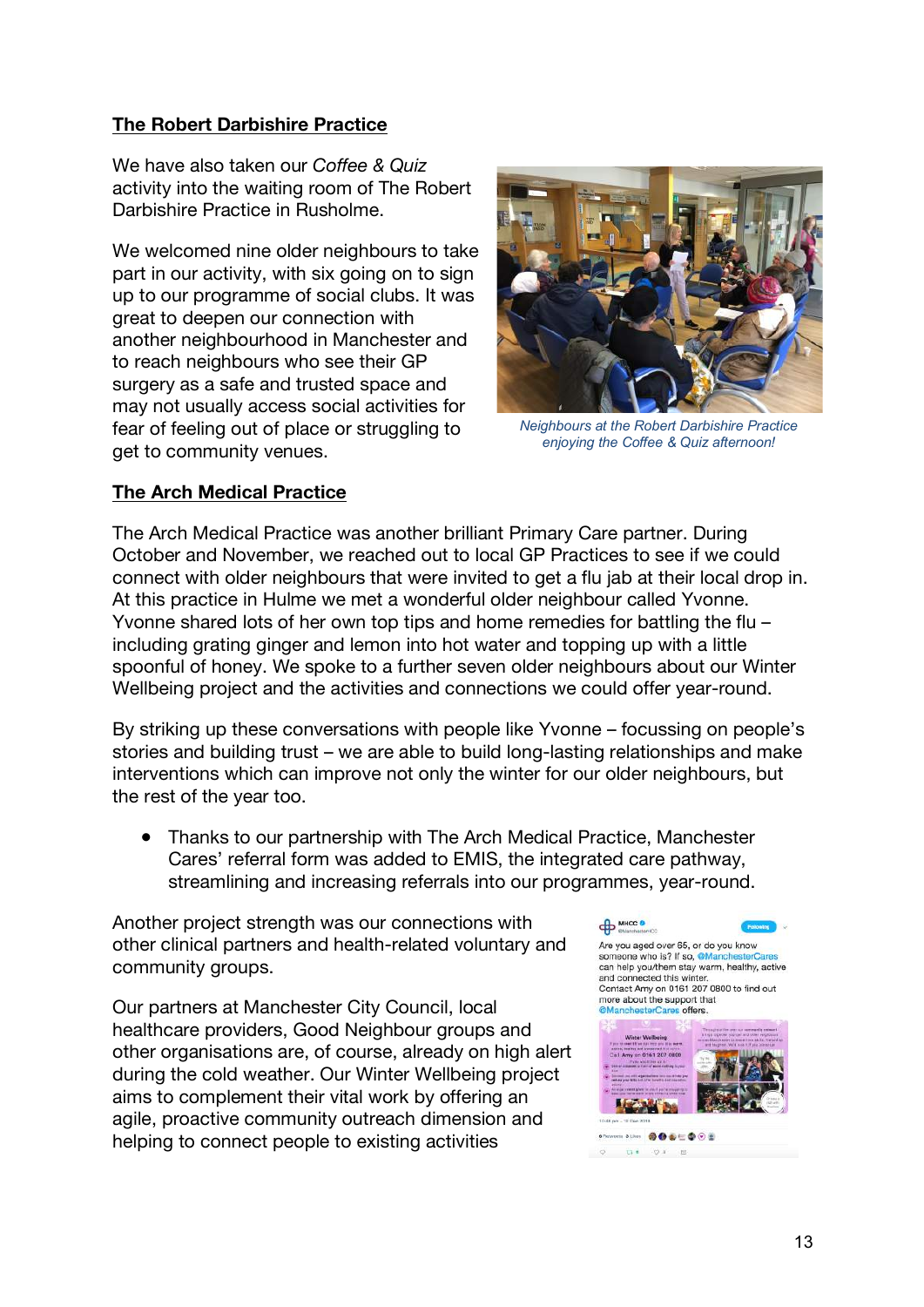including, but not limited to, ours. We worked with some fantastic clinical partners and medical professionals, including:

- Wythenshawe Hospital OPAL House
- Manchester Health and Care Commissions's Lung Health Screening in north and east Manchester
- Wythenshawe Hospital Care Navigators
- Expert Patient graduate events

#### **Community Events**

We partnered successfully with other organisations on 52 community events. Some of the highlights included:

- Places of Welcome's coffee morning at St James' Church, Moss Side;
- Running a Manchester-themed quiz at the Winter Warmer event at the Grange Community Centre in Beswick;
- Hosting a special 'By-the-Seaside' edition of Manchester Cares' *Desert Island Discs* social club at St Edmunds' stay-cation event in Whalley Range;
- Another Winter Warmer at Trinity Community Centre in Fallowfield;
- Hosting Easter-themed decoration making and providing Winter Wellbeing and Social Club information at Levenshulme Market;
- Attending a coffee morning hosted by neighbours at Moseley Court in Levenshulme.

#### **5.0 Recommendations for future projects**

As with any project of this scale and with so many people and moving parts, there were challenges to overcome. Below are some of the challenges we faced in delivering the project in 2018/19, and some recommendations for next year's project. Tackling these ahead of time will put Manchester Cares in a position to identify and support even more older Mancunians next year.







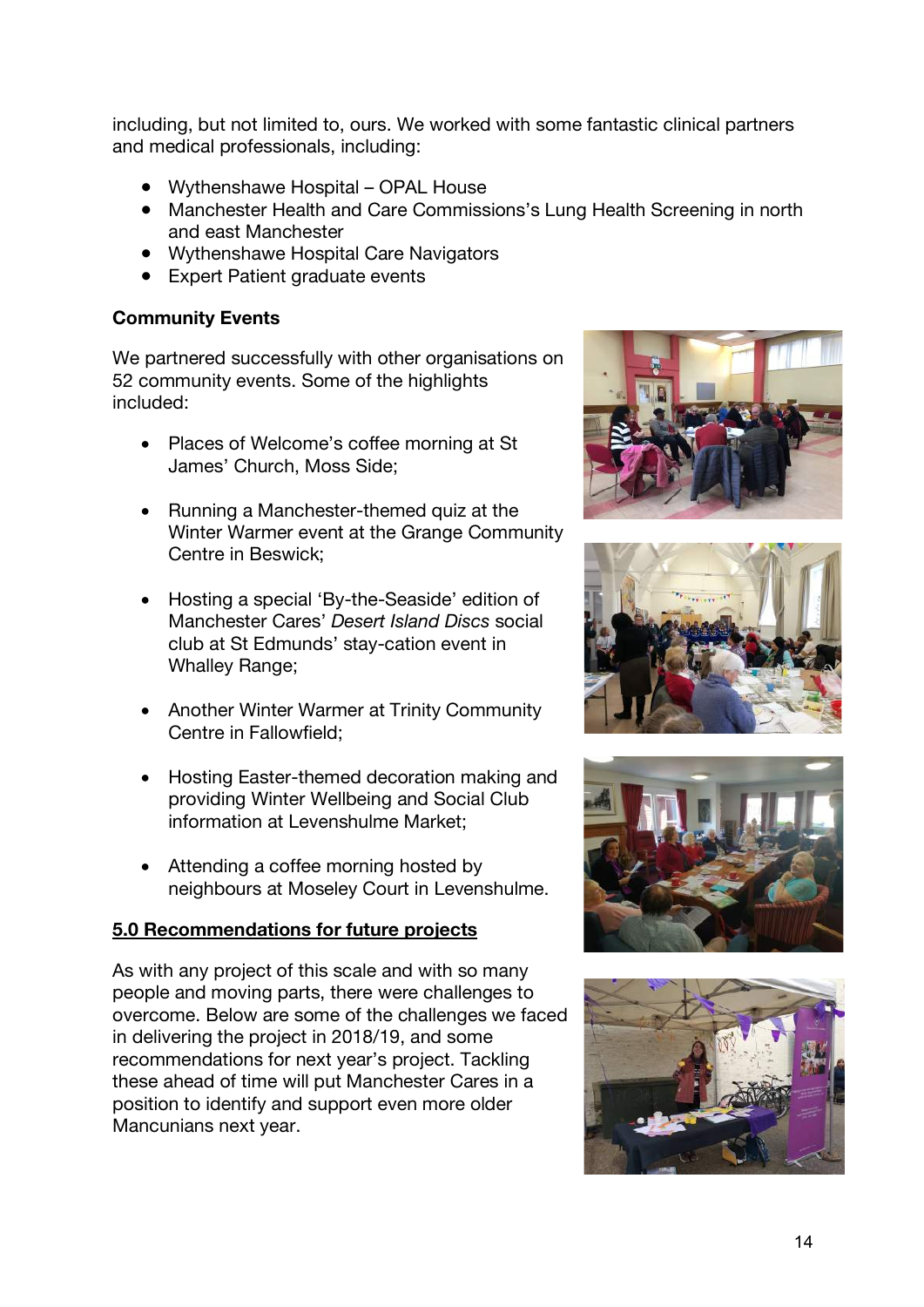#### **Researching, planning and making contacts across the city is time-consuming**

• Just a year and a half old, Manchester Cares still has many connections to make with partners, and relationships to continue building.

#### **Recommendation**

• As the charity develops, the majority of partnership planning and preparation can take place well before the Winter Wellbeing project begins. This will allow the team to focus on outreach and immediate intervention follow-up during the coldest months.

#### **Reaching neighbours most at risk of isolation**

• We spent a large amount of time attending community events. However, people who attend these events or who live in sheltered housing units generally have better access to support and social interaction already.

#### **Recommendation**

• We need to continue to identify older neighbours who live in private and social housing, as opposed to those in retirement schemes where often support and social activity is already on offer. Strengthening partnerships with Primary Care will help us to do this.

#### **Identifying people aged under 65 who needed support**

• Whilst our Winter Wellbeing focusses on helping older neighbours over the age of 65, we met 15 people between the ages of 55 and 64 who required help this winter. Many lived alone and had complex or multiple health conditions or limited mobility. This is unsurprising as the number of people living with long term conditions and disabilities in Manchester is higher than the national average.

#### **Recommendation**

Next year we will consider this when looking at the capacity needed to deliver the project and when discussing partnerships to ensure we are better connected to services that can provide appropriate support to people outside of our target group.

#### **Supporting people with English as a second language**

• We recognised over the course of the project that we need to make better links to ensure the demographics of older neighbours we offer help to reflects the diversity of Manchester as a whole. We met neighbours whose first language was not English and we couldn't deliver the aims and ambitions of the project to them as well as we would have liked.

#### **Recommendation**

• Next year we will make links with organisations who can support us to reach all of Manchester's diverse groups and will consider creating leaflets translated into other languages. This could include creating leaflets that are in a second language, leading clubs in a different language, and working with a volunteer or partner to carry out Winter Wellbeing visits in another language.